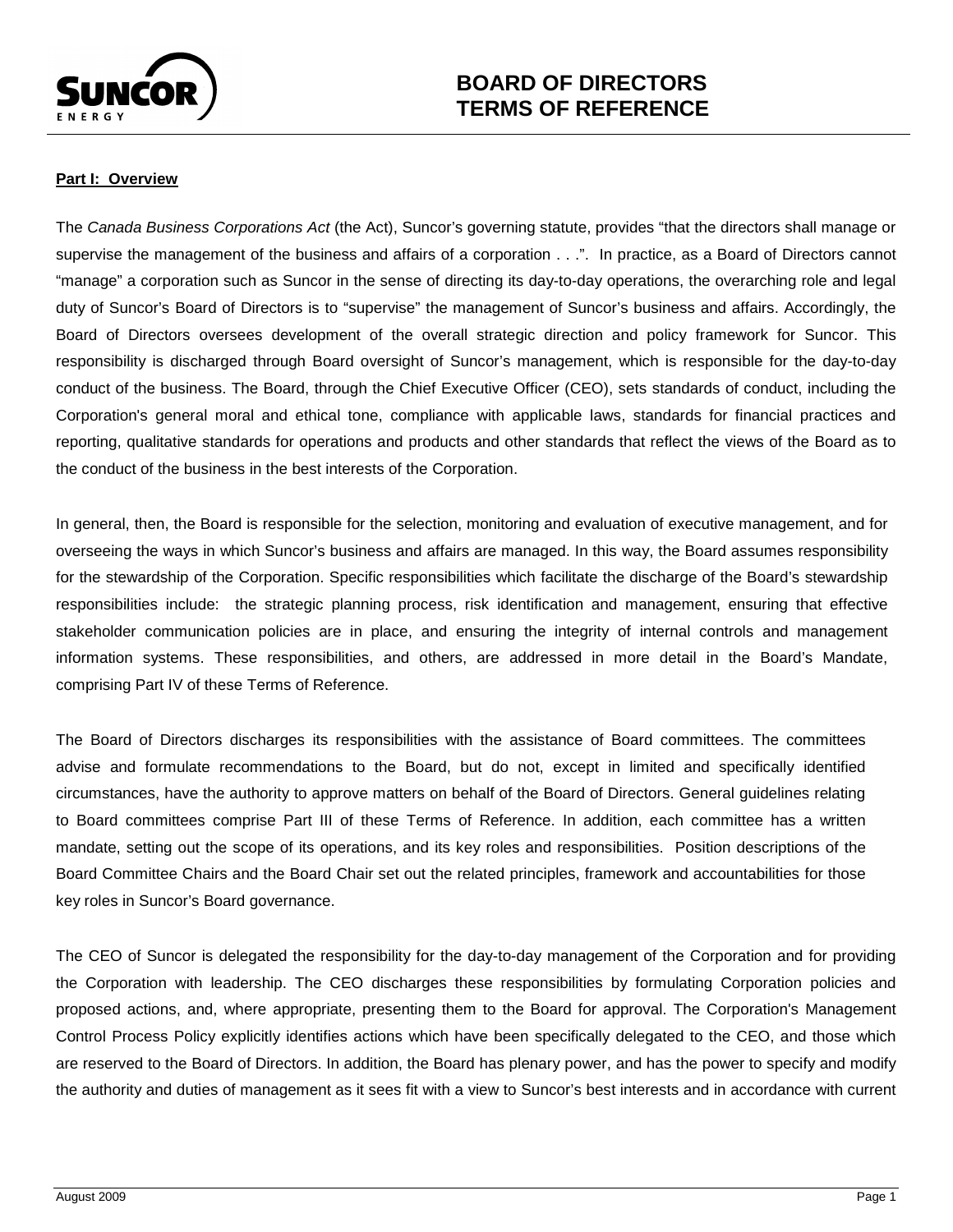

standards. The Act also identifies certain matters which must be considered by the Board as a whole and may not be delegated to a committee or to management. These matters include:

- any submission to the shareholders of a question or matter requiring the approval of the shareholders;
- the filling of a vacancy among the directors or in the office of the external auditor;
- the manner of and terms for the issuance of securities;
- the declaration of dividends:
- the purchase, redemption or any other form of acquisition of shares issued by the Corporation;
- the payment of a commission to any person in consideration of the purchase or agreement to purchase shares of the Corporation from the Corporation or from any other person, or procuring or agreeing to procure purchasers for any such shares;
- the approval of management proxy circulars;
- the approval of any take-over bid circular or directors' circular;
- the approval of the audited annual financial statements of the Corporation; and
- the adoption, amendment or repeal of by-laws of the Corporation**.**

One of the key stewardship responsibilities of the Board is to approve the Corporation's goals, strategies and plans, and the fundamental objectives and policies within which the business is operated, and evaluate the performance of executive management. Once the Board has approved the goals, strategies and plans, it acts in a unified and cohesive manner in supporting and guiding the CEO. The CEO keeps the Board fully informed of the progress of the Corporation toward the achievement of its goals, strategies and plans, in a timely and candid manner, and the Board of Directors continually evaluates the performance of executive management toward these achievements.

#### **Part II: Board Guidelines**

The following have been adopted by the Board as the guidelines applicable to the Board and its operations:

- These Terms of Reference for the Board of Directors (which include the Board Guidelines, Committee Guidelines, Board Mandate and Board Forward Agenda, setting out the important issues that must be addressed by the Board of Directors annually), and the mandates and forward agendas of the Board committees, constitute the charters of the Board and committees respectively, and are reviewed by the Board annually and updated as deemed appropriate. These charters are supplemented by the position descriptions for the Board Chair and Board Committee Chairs, as well as the Director Accountability Statement.
- The CEO is responsible for leading the development of long-range plans for the Corporation, including its goals and strategies. The Board, both directly and through its committees, participates in discussions of strategy, by responding to and contributing ideas. The Board annually reviews the Corporation's annual business plan (including the annual capital budget), and in so doing endorses the strategies as reflected in the Corporation's long range plan.
- The Board believes that the appropriate size for the Board is between 10 and 14 members.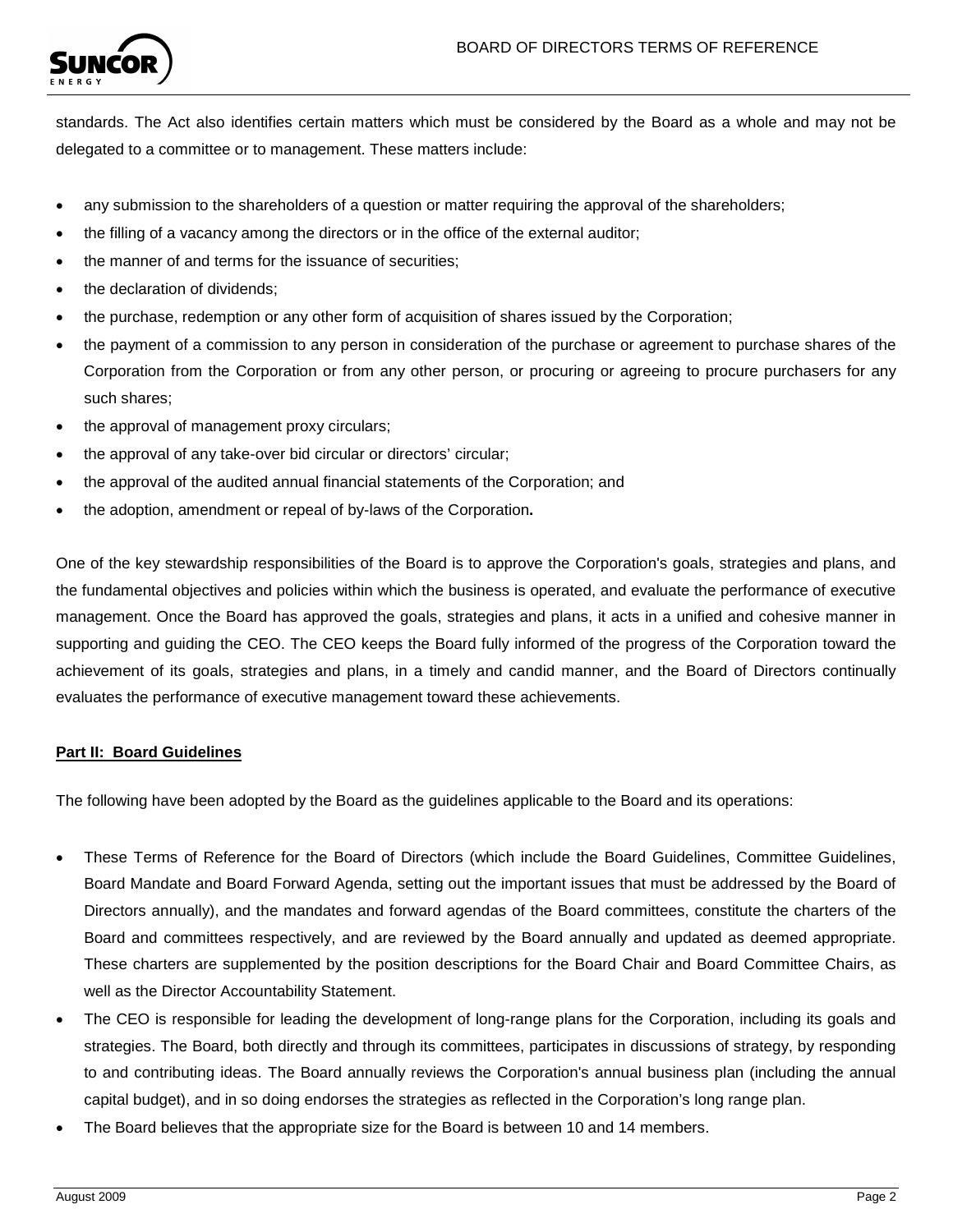

- Directors stand for re-election annually.
- The Board maintains a Mandatory Retirement and Change of Circumstance Policy and reviews the policy periodically to ensure it continues to serve the Corporation's best interests. The Board maintains a policy permitting directors to retain outside advisors at the expense of the Corporation, subject to the written approval of any of the Board Chair, the Chair of the committee proposing to retain outside advisors, or the Governance Committee. In exercising their approval authority, the Board Chair, Board Committee Chair or Governance Committee, as the case may be, will establish, on a case by case basis, reasonable monetary limits and other controls as deemed appropriate.
- In order to support the alignment of Directors' interests with those of Suncor's shareholders, Directors shall own during the term of their directorship within five years of being appointed or elected to the Board, a minimum value of Suncor common shares, DSUs or any combination thereof, as determined annually by the Governance Committee.
- The Board should be comprised of a majority of independent directors. The Board has defined an independent director in written independence criteria, based on definitions under applicable law<sup>[1](#page-0-0)</sup>. On an annual basis, the Board of Directors shall consider and affirmatively determine whether each individual director is independent, in accordance with the criteria.
- The membership of the CEO on the Board of Directors is valuable and conducive to effective decision making. However, there should be no more than three inside<sup>[2](#page-2-0)</sup> directors on the Board of Directors.
- The Board supports the separation of the role of Chair from the role of CEO.
- The Board will evaluate the performance of the CEO at least annually. The evaluation will be based on criteria which includes the performance of the business and the accomplishment of CEO's qualitative and quantitative objectives as established at the beginning of each fiscal year of the Corporation, and the creation and fostering within the Corporation of a culture of integrity.
- The Board Chair will work with the CEO to establish the agenda for each Board meeting. Each Board member is free to suggest the inclusion of items on the agenda. Whenever feasible, important issues should be dealt with over the course of two meetings. The first such meeting would allow for a thorough briefing of the Board, and the second would allow for final discussion and a decision.
- The Board will hold at least five meetings per year, one of which shall be principally devoted to strategy. An additional meeting shall be scheduled for approval of the annual proxy circular, annual information form and other annual disclosure documents, as necessary.
- Whenever feasible, the Board will receive materials at least one full weekend in advance of meetings. Presentations on specific subjects at Board meetings will only briefly summarize the material sent so discussion at the meeting can focus on questions and issues. Directors are expected to have reviewed these materials prior to attendance at Board and committee meetings, and are expected to be prepared to engage in meaningful discussion and provide considered, constructive and thoughtful feedback and commentary at meetings.

<span id="page-2-1"></span>Suncor's corporate governance practices reflect applicable rules and guidelines adopted by the Canadian Securities Administrators (the "Canadian Requirements") and the U.S. Securities and Exchange Commission ("SEC"), including applicable rules adopted by the SEC to give effect to the

<span id="page-2-0"></span>An inside director is an officer (other than an officer serving as such in a non-executive capacity) or employee of the Corporation.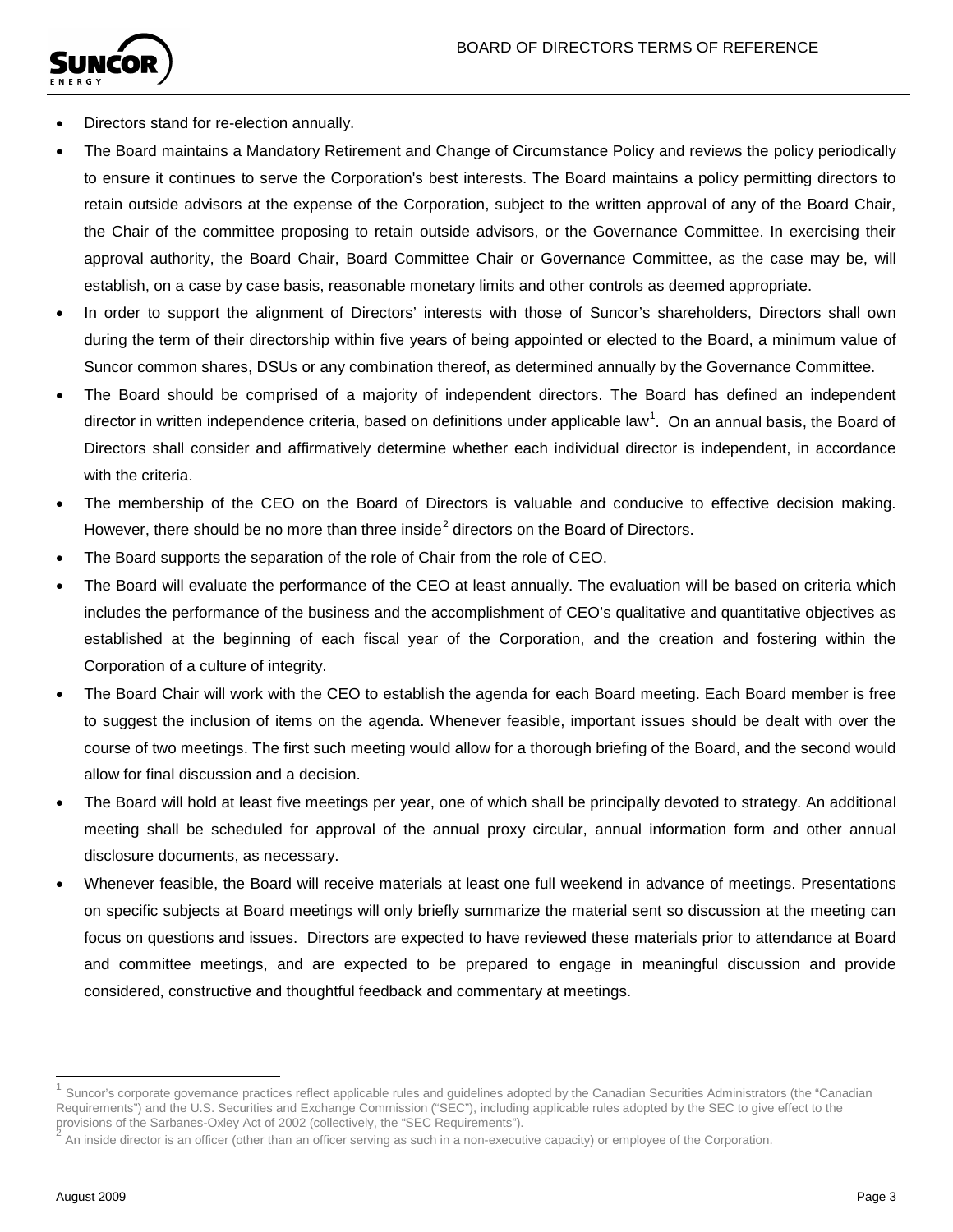

- Board meeting dates will be established sufficiently in advance (at least one year and longer if practical) to minimize conflict with other commitments on Directors' schedules. Directors are accordingly expected to make every reasonable effort to attend all meetings of the Board and its committees, if not in person then by telephone.
- While the Board does not restrict the number of public company boards that a director may serve on, each director should ensure that he or she is able to devote sufficient time and energy to carrying out their duties effectively.
- The Board encourages the CEO to bring other executives into Board meetings. The presence of such executives is expected to bring additional insights into the discussions, because of the executives' personal involvement in, and knowledge of, specific agenda items. The benefit of exposing the Board to other executives, for succession planning and career development purposes, is recognized.
- The Board is responsible for selecting its own members, and for assessing the performance of individual directors, as well as the effectiveness of Board committees and the Board of Directors as a whole. The Board delegates management of the selection processes to the Governance Committee. The selection process includes consideration of the competencies and skills the Board, as a whole, should possess, against those of existing directors, and a consideration of the competencies and skills each new nominee will bring to the Board, as well as their ability to devote sufficient time and attention to fulfilling the role of director. Board members should also represent a diversity of backgrounds, experience and skills. The Board has adopted a Board Diversity Policy and a Selection Process for New Members Policy, which support this principle and ensure that diversity is a consideration in director selection. The Board ultimately determines nominees that will be included in the Corporation's management proxy circular.
- The outgoing Chair of the Board, or in the absence of the outgoing Chair, a director elected by resolution of the Board, shall manage the process of selecting a new Chair by seeking nominations, determining the willingness of each nominee to take on the role of Chair of the Board, and preside over the selection process.
- Succession and management development plans will be reviewed by the Human Resources & Compensation Committee, and reported on annually to the Board.
- During each Board meeting, the Board of Directors shall meet on an "in camera" basis without management. Such in camera meetings shall be presided over by the independent Board Chair. In addition, at least once annually, the independent directors will meet in the absence of both management and non-independent directors.
- From time to time the Board will visit a Suncor location other than Calgary. The purpose is to facilitate continual exposure of Board members to the Corporation's operations and the communities in which they are carried out.

# **Part III: Committee Guidelines**

• The Board has four standing committees: the Audit Committee, the Governance Committee, the Human Resources and Compensation Committee ("HR&CC"), and the Environment, Health, Safety & Sustainable Development Committee ("EHS&SD"). From time to time the Board may create ad hoc committees to examine specific issues on behalf of the Board. Each standing committee maintains a written mandate and reviews that mandate annually. Any recommendations to amend committee mandates are reviewed by the Governance Committee for recommendation to the Board of Directors.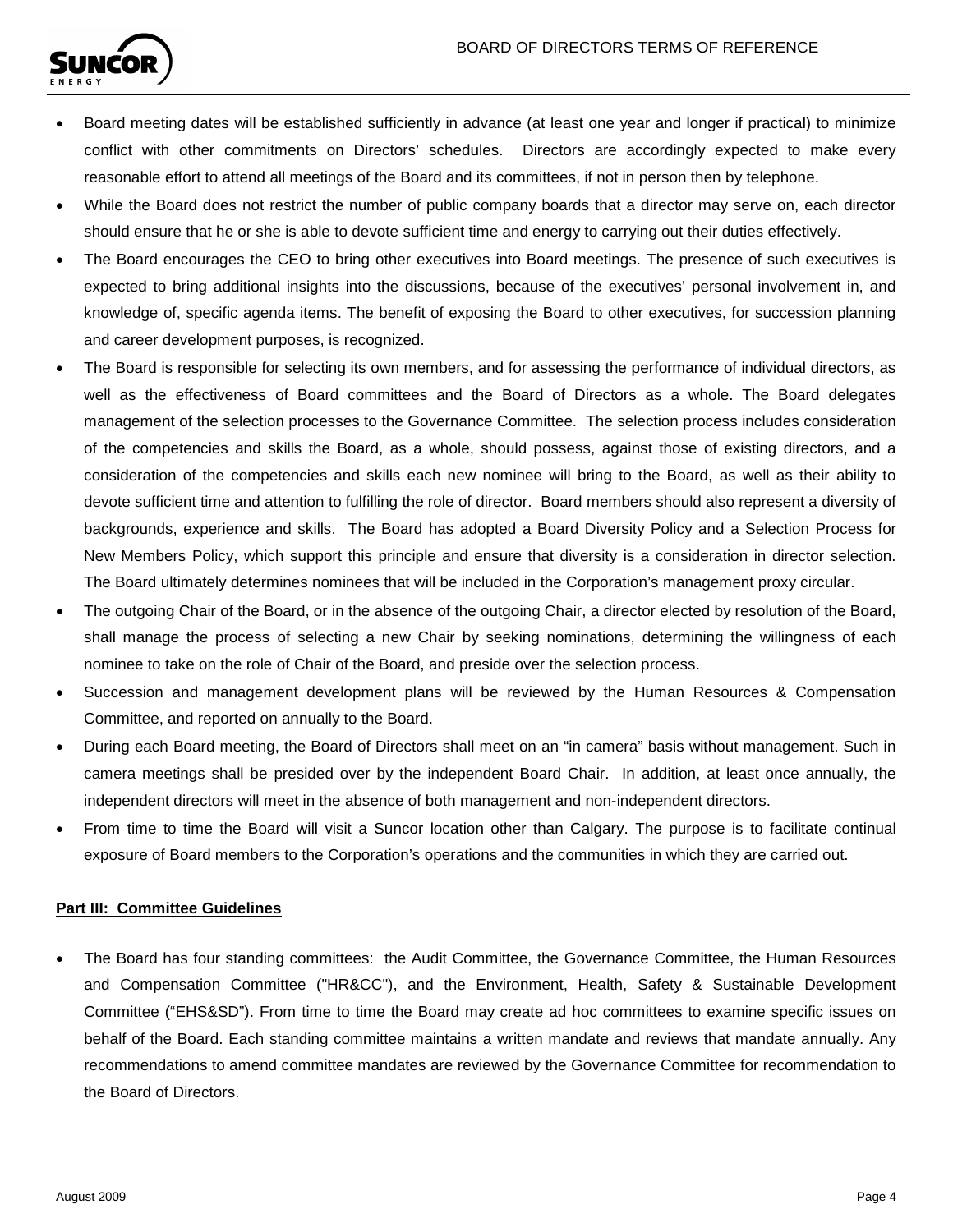

- The Governance Committee, with input from the Board Chair, plans Board committee appointments (including the designation of a committee Chair) for recommendation to and appointment by the Board. The committees shall be reconstituted annually following the annual general meeting at which directors are elected by the shareholders of the Corporation. In accordance with the Corporation's By-laws, unless otherwise determined by resolution of the Board of Directors, a majority of the members of a committee shall constitute a quorum for meetings of committees.
- Each committee shall be comprised of a minimum of three and a maximum of six directors. Each committee shall have a non-member Secretary who may be a member of management of the Corporation. The Chair of each committee, in consultation with the committee Secretary, shall determine the agenda for each committee meeting.
- The Board supports the principle that committee Chairs should be rotated regularly while preserving continuity.
- Except where otherwise specified in these terms of reference or in the Corporation's By-laws, each committee shall have the power to determine its own rules of procedure.
- The Audit Committee will consist entirely of outside, independent<sup>[3](#page-2-1)</sup> directors. In addition, all members of the Audit committee must be, in the judgment of the Board of the Directors, financially literate<sup>[4](#page-4-0)</sup>, and at least one member of the Audit Committee must be an audit committee financial expert<sup>[5](#page-4-1)</sup>.
- In general, Audit Committee members will not simultaneously be members of the Audit Committee of more than two other public companies, unless the Board of Directors affirmatively determines that simultaneous service on a greater number of audit committees would not impair the member's ability to effectively serve on Suncor's Audit Committee. Any such determination by the Board of Directors shall be disclosed in the Corporation's management proxy circular.
- The HR&CC will consist entirely of outside, independent directors.
- The Governance Committee shall consist entirely of outside, independent directors.
- The Board Chair, by standing invitation, is considered an ex-officio of the Board standing committees of which he or she is not a listed member.
- During each committee meeting, the committee shall meet on an "in camera" basis without management. Such in camera meetings shall be presided over by the Chair of the committee, if an independent director, or other committee member who is an independent director, as selected by the independent directors on the committee.

# **Part IV: Mandate of the Board of Directors**

# **Goals of the Board**

The major goals and responsibilities of the Board are to:

- Establish policy direction and the fundamental objectives of the Corporation;
- Supervise the management of the business and affairs of Suncor;
- Ensure the Corporation has an effective strategic planning process;
- Identify the principal risks of Suncor's business, and ensure that there are systems in place to effectively monitor, manage and mitigate these risks;

 <sup>3</sup> See note 1

<span id="page-4-2"></span><span id="page-4-0"></span>See Appendix A

<span id="page-4-1"></span><sup>5</sup> See Appendix A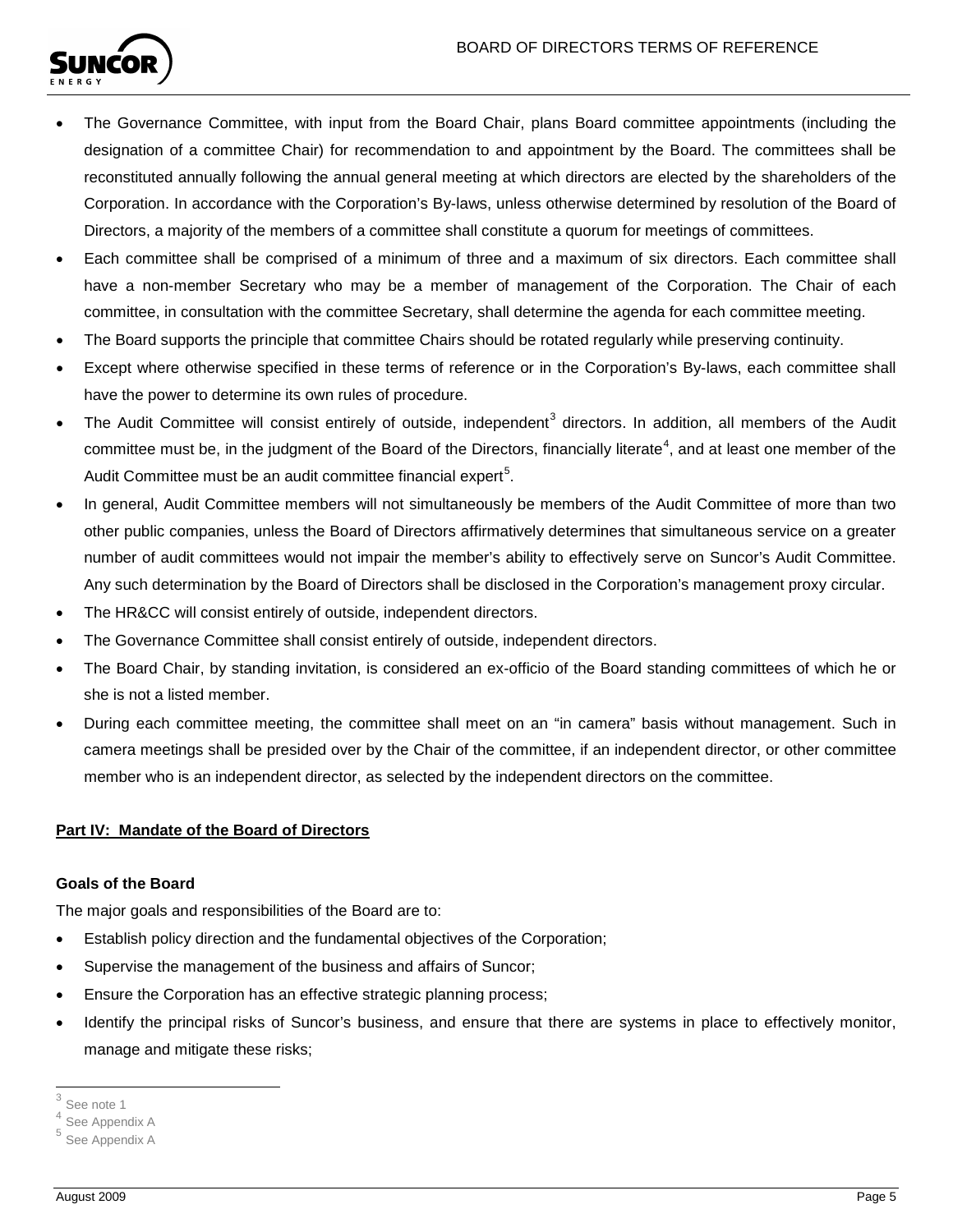

- Annually endorse the strategies reflected in Suncor's long range plan, which takes into account, among other things, the opportunities and risks of the Corporation's business;
- Protect and enhance the assets of the owners of the Corporation and look after their interests in general;
- Ensure the continuity of the Corporation by assuming responsibility for the appointment of and succession to the office of the CEO, enforcing the articles and by-laws and by seeing that an effective Board is maintained;
- Make certain decisions that are not delegable, such as the declaration of dividends; and
- Provide leadership and direction for the Corporation in establishing and maintaining a high standard of corporate ethics and integrity.

## **Major Duties**

The major duties of the Board are to:

- 1. Foster the long-term success of Suncor. Commit to the enterprise and acknowledge that the best interests of Suncor and its shareholders must prevail over any individual business interests of the members of the Board. Represent and safeguard the interests of all shareholders while recognizing that the interests of employees, customers, suppliers, and especially the general public must also be taken into account for the enterprise to continue being able to serve its owners. Monitor and work to improve return on, security of, and prospects for enhancement of the value of shareholder investment.
- 2. Determine and control in broad terms the purposes, goals, activities and general characteristics of Suncor. These duties range from establishing objectives, scope of operations, and fundamental strategies and policies and annually approving Suncor's capital budget and endorsing the strategies reflected in its long range plan, to declaring dividends, approving major capital investments, mergers and acquisitions, the issuance or retirement of stock, and other specific actions that are likely to have a substantial effect on the Corporation or that the Board is legally required to take.
- 3. Review with management the mission of the Corporation, its objectives and goals, and the strategies whereby it proposes to achieve them. Monitor the Corporation's progress toward its goals and plans, and assume responsibility to revise and alter the Corporation's direction where warranted.
- 4. Appoint a CEO, monitor and evaluate his or her performance, provide for adequate succession to that position, and replace the CEO when appropriate. Appoint as well the other officers of the Corporation, and in respect of the senior officers, monitor their performance, that there is adequate succession to their positions, and that they are replaced when appropriate.
- 5. Ensure that the CEO is providing for achievement of acceptable current financial results relative to corporate objectives, budgets, and the economic environment, and the development of resources necessary to future success. These resources include:
	- management competence, organization and depth;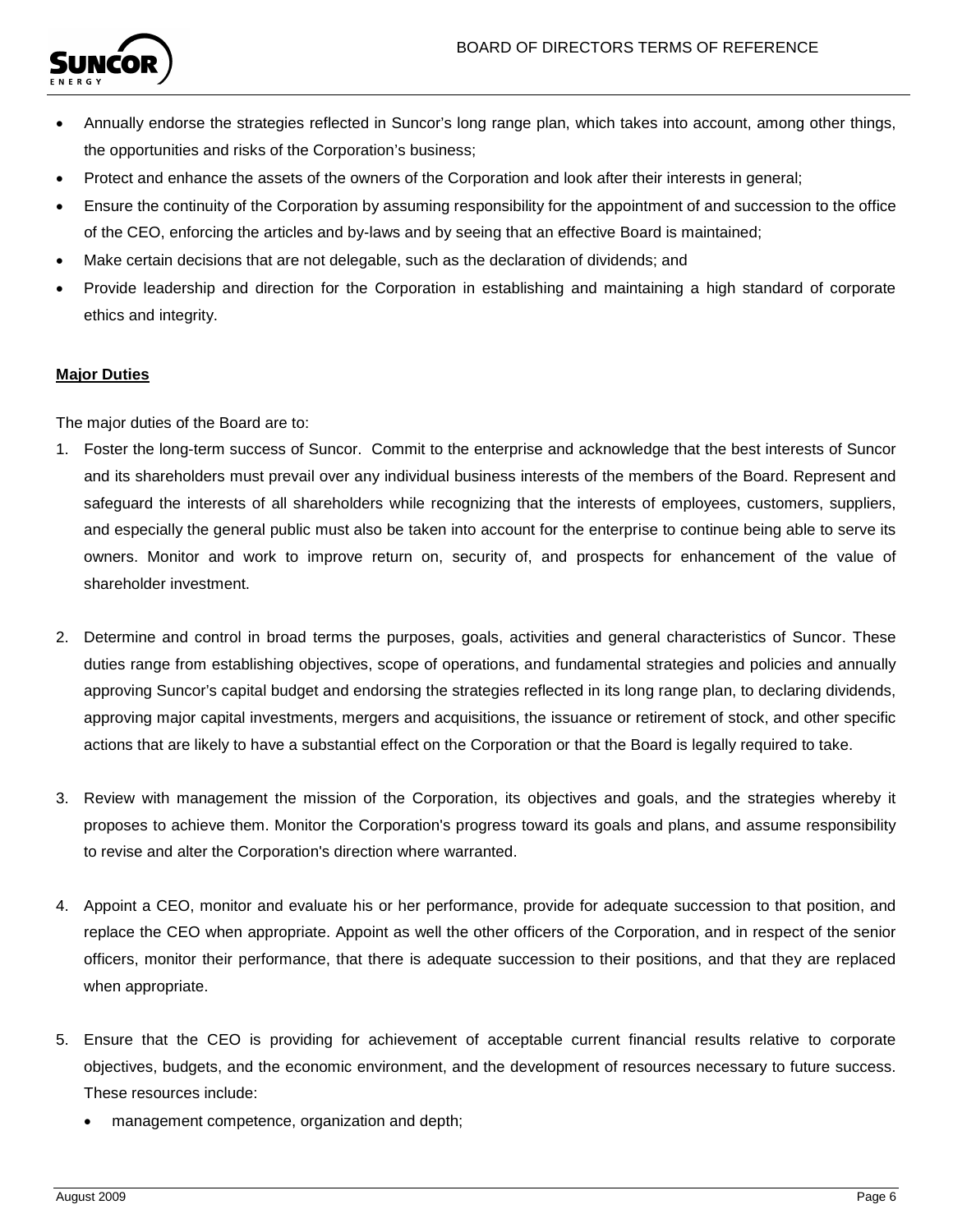

- technology in exploration, production, mining, manufacturing, product design and product application;
- fixed assets;
- marketing capability customer loyalty, distribution organization, market knowledge and so on;
- work force and employee relations;
- financial resources, including relations with the financial community; and
- reputation.
- 6. Establish an overall compensation policy for the Corporation and monitor its implementation with special attention devoted to the executive group. Review the policy from time to time to ensure that it continues to be appropriate.
- 7. Oversee corporate financial operations, including:
	- capital structure management, maintaining reasonable financial flexibility and safety while achieving an appropriate return on equity;
	- financial results reporting;
	- allocation of assets, providing for investment in areas of higher return and maintaining capital discipline;
	- maintaining access to suitable sources of capital;
	- pension funds and other major employee benefit programs;
	- dividend pay-out policy and action;
	- selection of outside auditors for approval by the shareholders; and
	- insurance.
- 8. Identify the principal risks of the Corporation's business and ensure implementation and monitoring of systems to effectively manage and mitigate these risks.
- 9. Ensure that processes are in place to monitor and maintain the integrity of the Corporation's internal control and management information systems.
- 10. Ensure that the Corporation has in place appropriate environmental, health and safety policies, having regard to legal, industry and community standards, and ensure implementation of management systems to monitor the effectiveness of those policies.
- 11. Ensure that systems are in place for communication and relations with stakeholder groups, including, but not limited to, shareholders, the investing public, government, employees, the financial community, and the communities in which Suncor operates. Ensure that measures are in place for receiving feedback from stakeholders, including toll free telephone and internet email communication channels that are adequately resourced to respond to appropriate enquiries. Monitor system effectiveness and significant sensitive and legally required communications.
- 12. Ensure that the Corporation has systems in place which accommodate stakeholder feedback.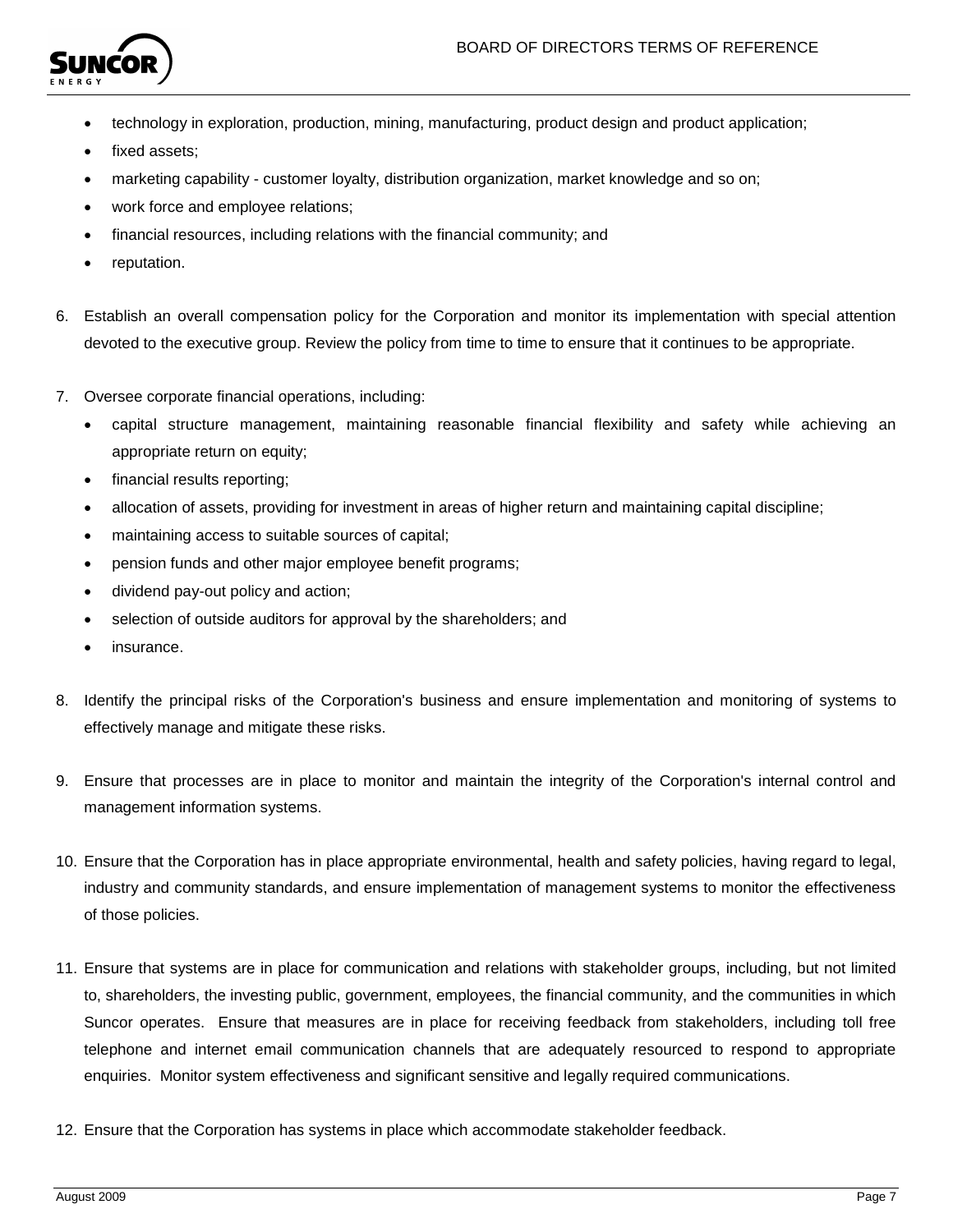

- 13. Collectively and individually respond constructively to requests for advice and assistance from the CEO. Provide leadership and policy direction to management with a view to establishing and maintaining a high standard of legal and ethical conduct for the Corporation, by:
	- taking reasonable steps to ensure that Suncor complies with applicable laws and regulations and with its constating documents, including its Articles and By-laws, and operates to high ethical and moral standards – being on the alert for and sensitive to situations that could be considered illegal, unethical or improper, and taking corrective steps;
	- establishing the means of monitoring performance in this area with assistance of legal counsel;
	- approving and monitoring compliance with key policies and procedures by which the Corporation is operated; complying with the legal requirements, including those pursuant to the Canada Business Corporations Act, applicable to corporate boards of directors, including, without limitation, the duty to act honestly and in good faith with a view to the best interests of the Corporation, and the duty to exercise the care, diligence and skill that reasonably prudent people exercise in comparable circumstances.
- 14. Manage Board operations, including, without limitation:
	- subject to any required shareholder approval, fix the size of the Board, review its composition and, when appropriate, identify new nominees to the Board;
	- select a Board Chair, appropriate committees and Committee Chairs;
	- define the duties of the Chairs of the Board and the committees;
	- determine when and where the Board meets;
	- influence the structuring of agendas and how meeting time is spent; and
	- meet legal requirements with respect to corporate administration.

Calgary, Alberta

*Adopted by resolution of the Board of Directors on August 1, 2009. [6](#page-4-2)*

 <sup>6</sup> Previously adopted by resolution of the Board of Directors on February 28, 1996; revised: November 30, 2005; February 25, 2009; November 18, 2014 and November 13, 2018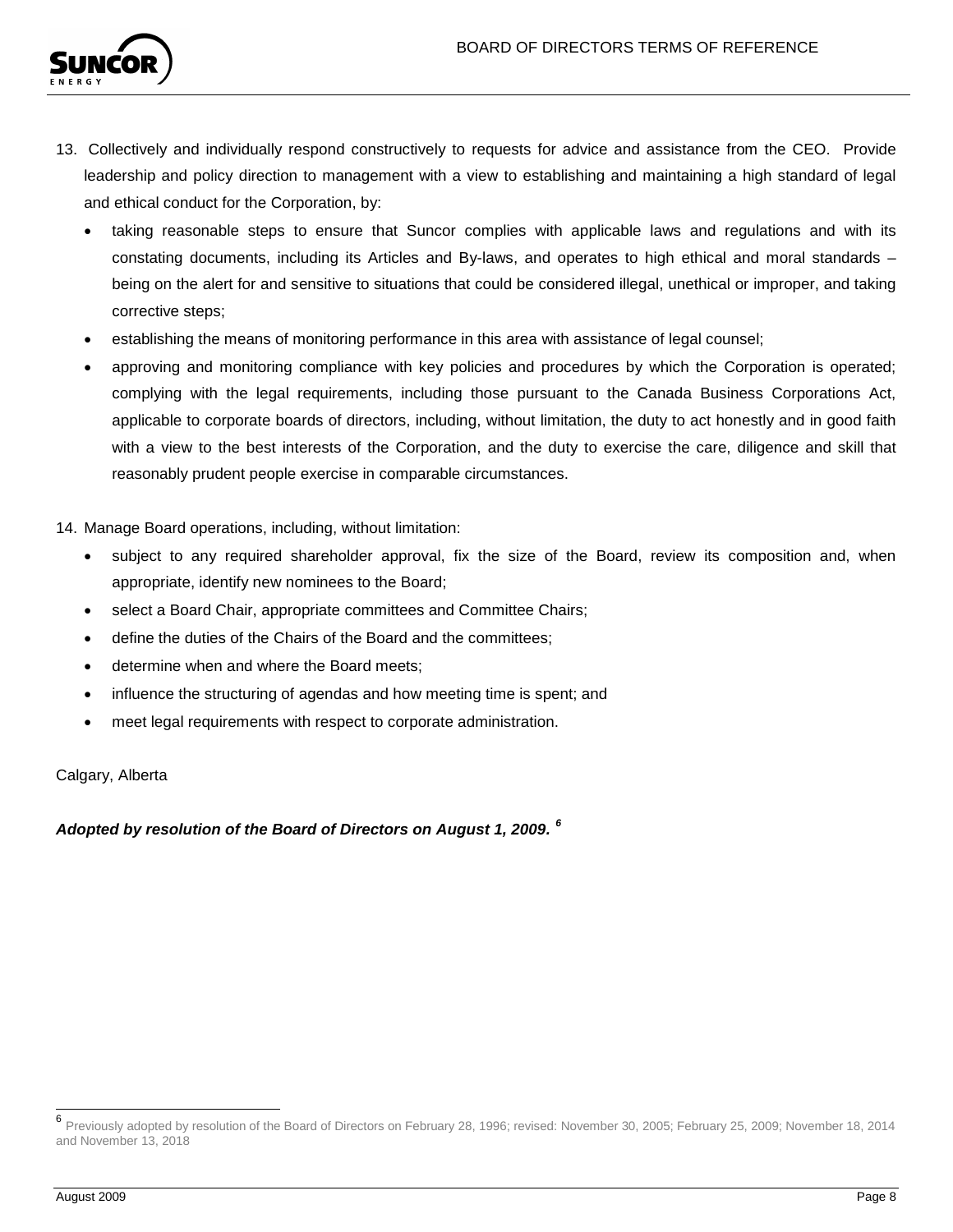

#### **Appendix A to the Terms of Reference:**

#### **Financial Literacy and Expertise**

For the purpose of making appointments to the Corporation's Audit Committee, and in addition to the independence requirements, all Directors nominated to the Audit Committee must meet the test of Financial Literacy as determined in the judgment of the Board of Directors. Also, at least one director so nominated must meet the test of Financial Expert as determined in the judgment of the Board of Directors.

### **Financial Literacy**

Financial Literacy can be generally defined as the ability to read and understand a balance sheet, an income statement and a cash flow statement. In assessing a potential appointee's level of Financial Literacy the Board of Directors must evaluate the totality of the individual's education and experience including:

- The level of the person's accounting or financial education, including whether the person has earned an advanced degree in finance or accounting;
- Whether the person is a professional accountant, or the equivalent, in good standing, and the length of time that the person actively has practiced as a professional accountant, or the equivalent;
- Whether the person is certified or otherwise identified as having accounting or financial experience by a recognized private body that establishes and administers standards in respect of such expertise, whether that person is in good standing with the recognized private body, and the length of time that the person has been actively certified or identified as having this expertise;
- Whether the person has served as a principal financial officer, controller or principal accounting officer of a company that, at the time the person held such position, was required to file reports pursuant to securities laws, and if so, for how long;
- The person's specific duties while serving as a public accountant, auditor, principal financial officer, controller, principal accounting officer or position involving the performance of similar functions;
- The person's level of familiarity and experience with all applicable laws and regulations regarding the preparation of financial statements that must be included in reports filed under securities laws;
- The level and amount of the person's direct experience reviewing, preparing, auditing or analyzing financial statements that must be included in reports filed under provisions of securities laws;
- The person's past or current membership on one or more audit committees of companies that, at the time the person held such membership, were required to file reports pursuant to provisions of securities laws;
- The person's level of familiarity and experience with the use and analysis of financial statements of public companies; and